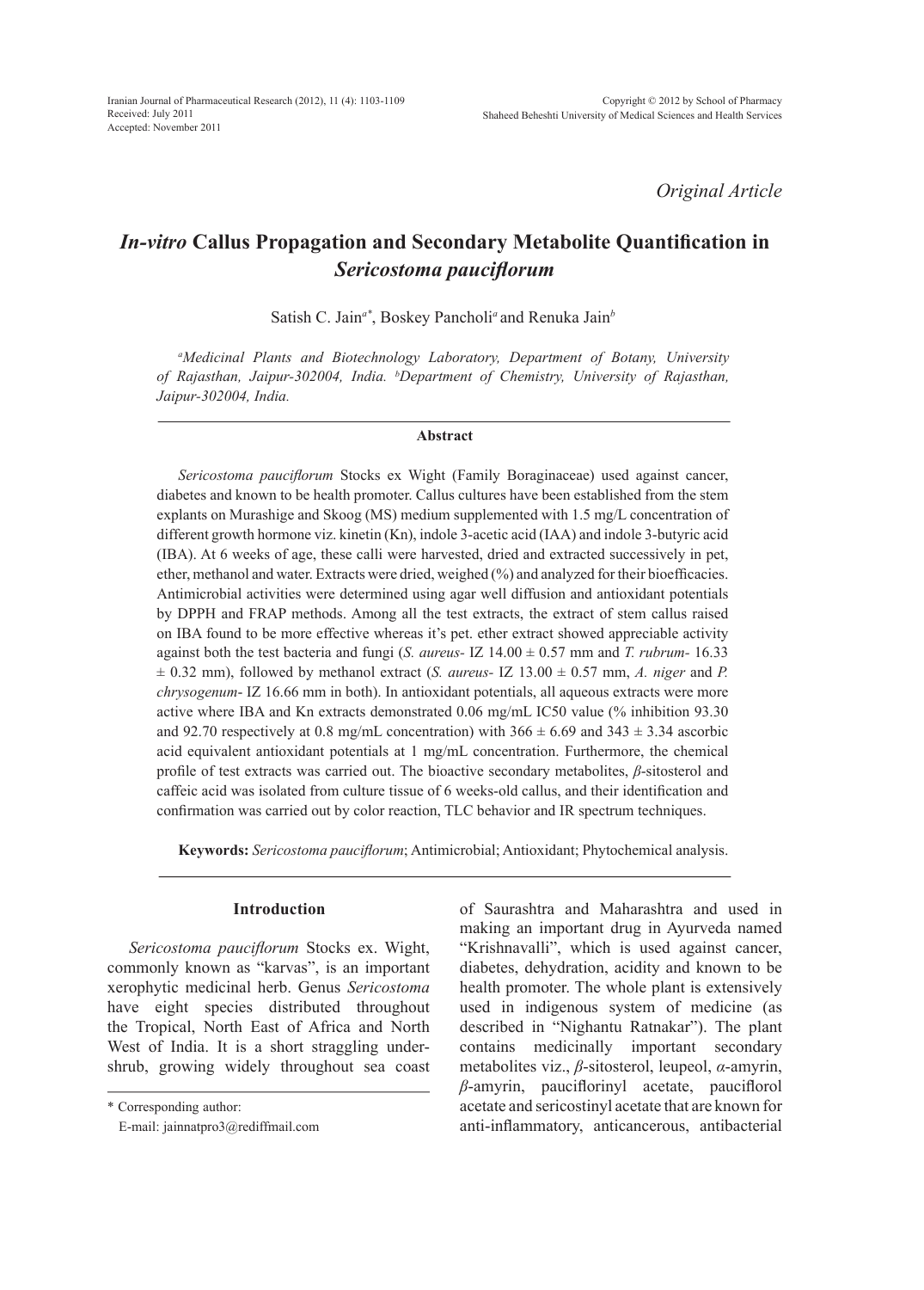and antioxidant activities (1-4).

Plant growth regulators are one of the most important factors affecting cell growth, differentiation and metabolite formation (5). The appropriate concentration of the medium is one of the critical determinants in controlling callus growth and metabolite production. To produce cell dry mass as well as secondary metabolites from medicinal plants, it is important to establish the optimal culture conditions (chemical and physical environments) for the plant species used. The individual levels of auxin and cytokinin in the media used influenced the growth and regulation of cell metabolism. In addition, oxidative stress also plays important role in the production of secondary metabolites in plants. Phenolic compounds are considered to be secondary metabolites that are synthesized in plants through the phenylpropanoid pathway and function as a defense mechanism that reacts to various biotic and abiotic stress conditions (6). The exposure of plants to unfavorable conditions leads to the generation of reactive oxygen species (ROS) (7).

No reports are available on the growth, secondary metabolites production, antioxidant and antimicrobial activities of cell cultures. In this relation, the aim of this work was to compare the effects of different growth hormone therein on the production of secondary metabolites along with antioxidant and antimicrobial activities. This could elucidate the dependence of accumulation of these compounds of secondary metabolism on hormonal composition of the nutrient medium.

## **Experimental**

All the chemicals and solvents used in this study were of analytical grade and obtained from HiMedia Chemicals Mumbai, India.

#### *Plant material*

The whole plants of *S. pauciflorum* were collected from the fields locally during July-October, 2008. The botanical identity was confirmed by Herbarium, Department of Botany, University of Rajasthan, Jaipur. (Voucher specimen NO. 110). The plant has been deposited at the Herbarium and Laboratory for further

## reference.

#### *Establishment of cell cultures*

*S. pauciflorum* was collected from the wild regions of Jaipur. Stem explants were excised from the young plant, washed in running tap water for 30 min, dissected into small pieces and then washed with 2% commercial grade detergent for 5 min. Surface disinfection was done by mercuric chloride (0.1% for 4 min) and thoroughly washed with sterile distilled water, 5 min for each wash. Sterilized stem cuttings were cultured on MS (8) medium consisting of basal salts and vitamins with 3% w/v sucrose and 0.8% agar supplemented with different growth regulators. Indole-3-acetic acid (IAA), Indole-3-butyric acid (IBA) and Kinetin (kn) at various concentrations  $(0.5, 1, 1.5, \text{ and } 2 \text{ mg/L})$ were used. The pH of the medium was adjusted to 5.8 and autoclaved at 15 psi for 15 min. Cultures were maintained at  $26 \pm 2^{\circ}$ C under 16 h photoperiod illuminated by fluorescent light (2000-3000 lux) and  $55 \pm 5\%$  relative humidity. Regenerated callus were sub-cultured after 6 weeks on the respective medium. Their growth indices and moisture contents were calculated. Callus of 6 weeks age was harvested and used for further study.

## *Extract preparation*

Callus on different growth hormones was harvested (20 mg dry weight in each case) as the whole plant (including root, shoot and leaf), extracted successively in petroleum ether (pet. ether), methanol and water (60 ºC, 24 h). These extracts were filtered through Whatman filter NO. 1, dried, weighed and stored at 4ºC for further experiment.

## *Phytochemical analysis*

Total phenolics were measured by following the method using Folin-Ciocalteu reagent (9). A stock solution of the standard phenol (gallic acid) was prepared in ethanol, out of which 0.1 to 0.9 mL was taken into separate test tube and raised to 1 mL of ethanol. To each tube, 2.5 mL of deionized water and 0.1 mL (2N) Folin-Ciocalteu reagent was added and allowed to stand for 6 min. Later, 0.5 mL of 20% sodium carbonate solution was added, incubated for 30 min and the absorbance was taken at 750 nm using UV-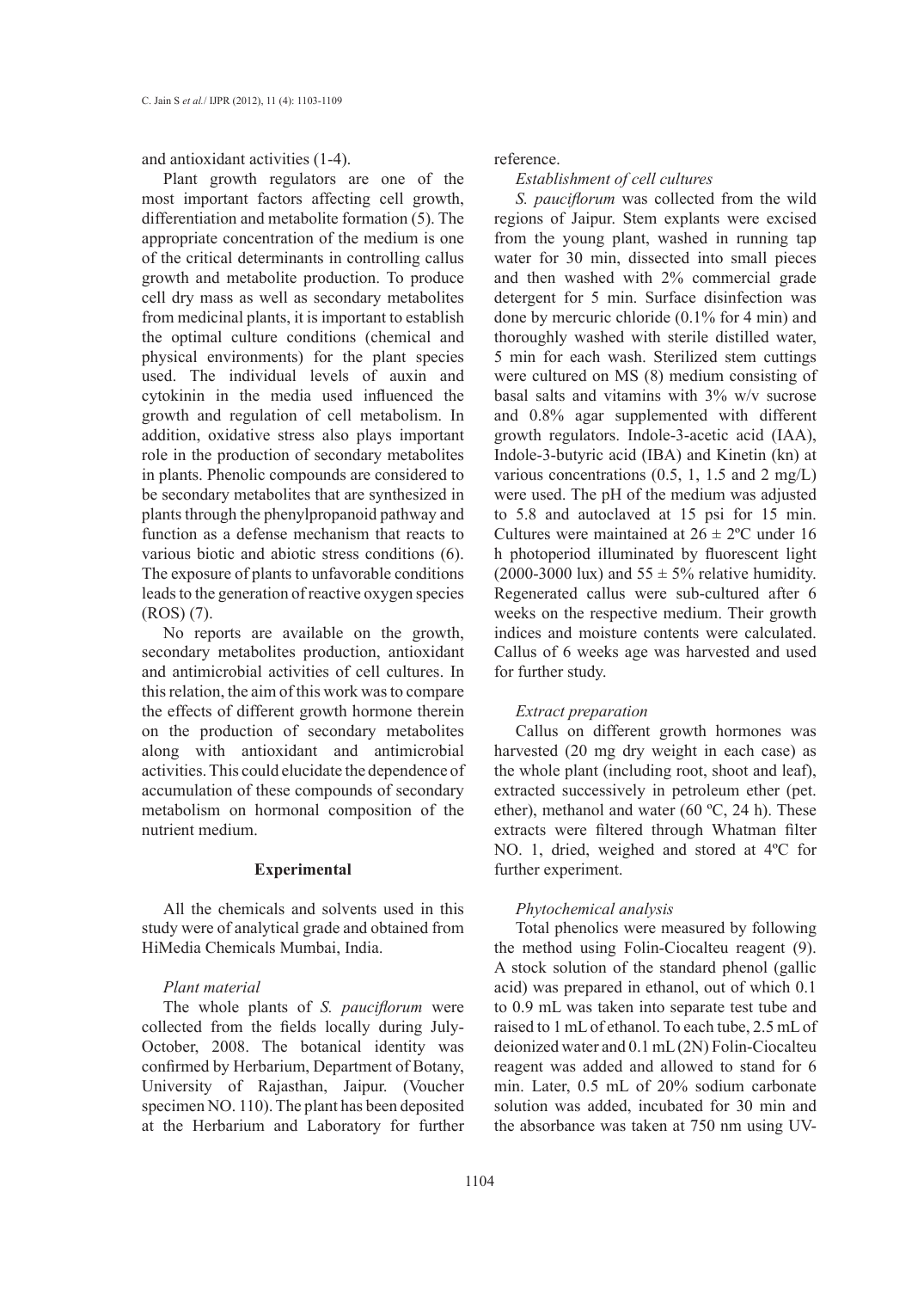Vis spectrophotometer. Total phenolics were expressed as mg gallic acid equivalents (GAE/g dry weight).

Total flavonoids content was measured by the aluminum chloride colorimetric assay (10). A stock solution of standard quercetin was prepared in ethanol, out of which 0.1 to 0.9 mL was taken, raised to 1 mL with ethanol and added to 10 mL volumetric flask containing 4 mL of distilled water. To this, were added  $0.3 \text{ mL} 5\% \text{ NaNO}_2$ , 0.3 mL 10% AlCl<sub>3</sub> (after 5 min) and 2 mL of 1 M NaOH (after 1 min) in sequence. Total volume was made up to 10 mL with distilled water. The solution was mixed well and the absorbance was measured against the prepared blank reagent at 510 nm.

The extracts were applied on Thin Layer Chromatography (TLC; silica gel G coated plates) along with the standard reference compounds in air-tight chamber containing benzene : heptane : alcohol (100 : 100 : 1) for triterpenoids (pet. ether extract) and *n*-butanol : acetic acid : water  $(4 : 1 : 5;$  upper phase) for phenolics (methanolic extract). Identification of compounds was carried out by exposing the plates with  $I_2$  vapors,  $NH_3$  vapors and UV light chambers. Spraying of terpenoids was done with  $20\%$  H<sub>2</sub>SO<sub>4</sub> and 10% SbCl<sub>3</sub> separately, whereas spraying of phenolic compounds was through  $1\%$  methanolic AlCl<sub>3</sub> and Folin-Ciocalteu reagent. Rf values of standard and samples were also calculated. The spots coincided to reference markers were scrapped from unsprayed plates, eluted with methanol, filtered, evoparated to dryness, reconstituted and also crystallized in methanol. The melting point of the isolated compounds was determined in capillary tubes (Toshniwal Melting point apparatus) and subjected to ir spectrum (Perkin Elmer 337, Grating Infrared spectrophotometer).

## *Quantification of the compounds*

Quantification was carried out using PTLC. The levels of terpenoids were estimated colorimetrically by Das and Benergee (11) method. Optical density (OD) was measured at 540 nm against the blank. Standard curves of the identified compounds were prepared using 0.01- 0.1 mg/mL concentration. Total levels of caffeic acid were determined using Folin-Ciocalteu colorimetric reagent (9). OD was taken at 760 nm using UV-visible spectrophotometer. Standard curve of caffeic acid was prepared using 0.01 to 0.01 mg/mL concentration using similar procedure.

## *Antibacterial efficacy*

For antibacterial screening, pure cultures of test bacteria were used. Antimicrobial assay was performed by agar well diffusion method (12). Inoculum was prepared by suspending bacteria in Nutrient broth medium and fungus in Sabouraud dextrose broth medium overnight at 37ºC (106 -107 CFU/mL concentration). Bacterial and fungal suspensions were inoculated in Nutrient agar and Sabouraud dextrose agar plates, respectively. Plates were then incubated at 37 °C for bacteria and 25ºC in case of fungi for appropriate time periods under aerobic conditions. The diameter of the inhibition zone around each well was measured and recorded by Inhibition Zone Recorder (HiMedia, India). Gentamycin (10 mcg/disc) and Ketonocozole (10 mcg/disc) were used as positive controls for bacteria and fungi, respectively.

# *1,1-Diphenyl-2-picrylhydrazyl (DPPH) radical scavenging activity*

The effect on DPPH radical was determined using the method by Fogliano *et al.* (13). Different concentrations of extract (0.8, 0.6, 0.4, 0.2, 0.1 mg/ mL) were prepared in methanol and mixed with 2.5 mL of DPPH (2 mg/10 mL methanol). After 30 min of incubation time, OD was measured at 517 nm. Quercetin was used as standard. OD was measured at 517 nm using UV-Vis spectrophotometer. Negative control (methanol) and positive control (quercetin) were also used. Capability to scavenge the DPPH radical was calculated using the following equation:

DPPH scavenging effect  $(\%) = [(A_0 - A_1 / A_0) \times 100]$ 

Here,  $A_0$  was the absorbance of the control reaction and  $A_1$  was the absorbance in presence of the sample of given extract.

*Ferric ion reducing antioxidant potentials (FRAP)*

Total reducing power of extracts was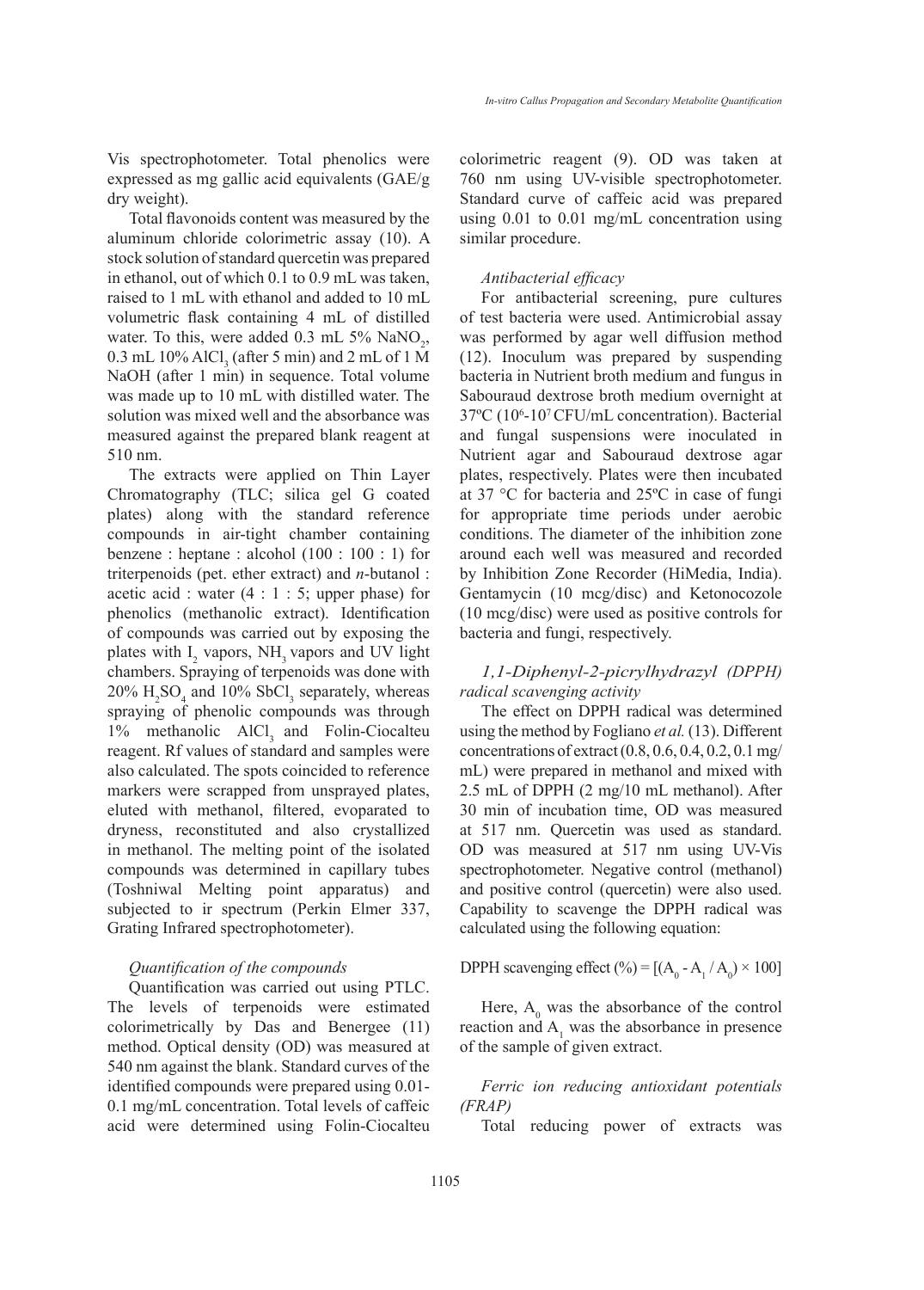| $MS+GH$    | <b>Type of</b> |        | <b>Total Phenolics</b> | <b>Total Flavonoids</b> | Concentration (mg/gdw of extract) |                          |  |  |
|------------|----------------|--------|------------------------|-------------------------|-----------------------------------|--------------------------|--|--|
|            | extract        | %Yield | $(GAE/g dw)^*$         | $(QE/g dw)^+$           | $\beta$ - sitosterol              | Caffeic acid             |  |  |
| <b>IAA</b> | PE             | 1.44   | $*NA$                  | NA                      | 0.168                             | ۰.                       |  |  |
|            | Met            | 6.19   | $96.66 \pm 7.47$       | $29.00 \pm 2.56$        | $\overline{\phantom{a}}$          | 3.60                     |  |  |
|            | Aq             | 5.53   | $65.33 \pm 6.40$       | $18.00 \pm 3.51$        | $\overline{\phantom{a}}$          | $\overline{\phantom{a}}$ |  |  |
| <b>IBA</b> | PE             | 1.83   | NA                     | NA.                     | 0.190                             | $\overline{\phantom{a}}$ |  |  |
|            | Met            | 4.64   | $100.00 \pm 5.78$      | $42.16 \pm 2.31$        | $\overline{\phantom{a}}$          | 3.54                     |  |  |
|            | Aq             | 6.52   | $90.00 \pm 2.31$       | $7.33 \pm 0.83$         | $\overline{\phantom{a}}$          | $\overline{\phantom{a}}$ |  |  |
| Kn         | PE             | 1.27   | NA                     | NA                      | 0.198                             | $\overline{\phantom{a}}$ |  |  |
|            | Met            | 7.87   | $107.33 \pm 1.76$      | $19.83 \pm 1.59$        | $\overline{\phantom{a}}$          | 4.42                     |  |  |
|            | Aq             | 4.21   | $60.00 \pm 4.16$       | $14.66 \pm 2.33$        | -                                 | ۰                        |  |  |

**Table 1.** Yield %, total phenolics and flavonoids levels of callus extracts.

PE-Pet. ether; Met-Methanol; Aq-Aqueous extracts; \*NA-not quantified due to the poor quantity. MS+GH = Murashige and Skoog's medium + growth hormone. \*GAE/g dw = Gallic acid equivalent/g dry weight.+QE/g dw = Quercetic equivalent/g dry weight.

determined according to FRAP (Ferric ion reducing antioxidant potentials) method (14). Specific concentration of standard (ascorbic acid) and extract (62.5-1000 μg/mL) was prepared in 1 mL ethanol followed by the addition of 2.5 mL phosphate buffer (0.2 M, pH  $= 6.6$ ) and potassium ferricyanide (1%). After 20 min of incubation (50ºC), 10% of trichloroacetic acid (2.5 mL) was added and the solution was centrifuged (1000 $\times$ g) for 10 min. A volume of 2.5 mL of upper layer was taken and mixed with equal amount of distilled water followed by the addition of ferric chloride  $(0.5 \text{ mL}; 1\%)$ , incubated for 30 min and OD was measured at 700 nm. A standard calibration curve of ascorbic acid (10-500 mg/mL) was prepared and the antioxidant activity was expressed in mg ascorbic acid equivalents (mg AAE/g) of the extract.

#### *Statistical analysis*

All the experiments were performed in triplicate, statistically analyzed and expressed as mean  $\pm$  standard error (SE).

#### **Results and Discussion**

During the present set of experiment, different growth regulators (IAA, IBA and Kn) on MS medium were tried for callus induction from stem nodal explants. Out of three hormone used, IAA and IBA regenerated callus were brownish and embryogenic in nature whereas Kn regenerated callus was greenish and nonembryogenic. Among all tested concentrations, MS medium supplemented with 1.5 mg/L growth hormone, produced compact, fast growing callus and was used for the further activity.

On total phenolics and flavonoids estimation, MS medium supplemented with Kn demonstrated higher levels of total phenolic contents, *i.e*.  $107.33 \pm 1.76$  (mg GAE/g dw) followed by IBA supplemented callus (100  $\pm$  5.78 mg GAE/g dw). On total flavonoids estimation, maximum levels found in IBA supplemented medium with  $42.16 \pm 2.31$  (mg QE/g dw) followed by IAA hormone supplemented callus with levels of  $29.00 \pm 2.56$  mg QE/g dw (Table 1). On compound quantification, *β*-sitosterol and

**Table 2.** Chromatographic behavior and chemical characteristics of isolated compounds from *S. pauciflorum* cell cultures.

| <b>Isolated</b>     | $R_e \times 100$         |                          | Color after spray        |        |          |                                                        |  |  |  |  |
|---------------------|--------------------------|--------------------------|--------------------------|--------|----------|--------------------------------------------------------|--|--|--|--|
| compounds           |                          |                          |                          |        | m.p.(°C) | IR ( $v_{\text{max}}$ ) cm <sup>-1</sup> (KBr)         |  |  |  |  |
| $\beta$ -Sitosterol | 06                       | $\overline{\phantom{a}}$ | Blue                     | ۰      | 136-137  | 1730, 1640, 1240, 735, 725                             |  |  |  |  |
| Caffeic acid        | $\overline{\phantom{a}}$ | 76                       | $\overline{\phantom{a}}$ | Yellow | 210-121  | 812, 849, 899, 972, 1118, 1172, 1212, 1448, 1640, 3440 |  |  |  |  |

I: Heptane-benzene-alcohol (100:100:1), sprayed with 10% SbCl<sub>3</sub>; II: Butanol: 27% aqueous acetic acid (1:1 v/v); sprayed with 10% methanolic AlCl<sub>3</sub>.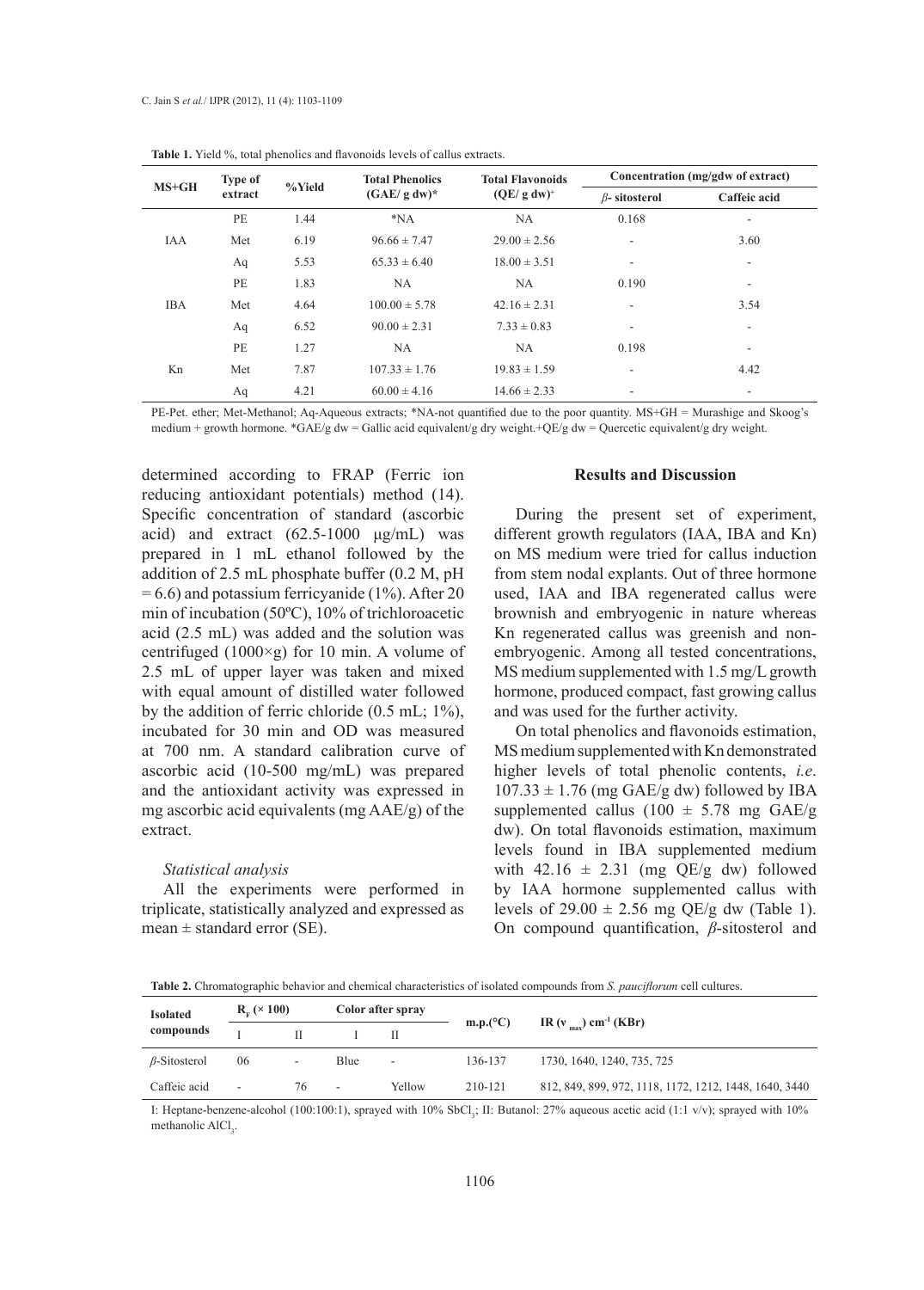| <b>MS+GH Extract</b> |     |                 |                 |                               | <b>Bacteria</b>                |                                                                                                                           | Fungi               |                                                             |                               |                           |                                                             |                |
|----------------------|-----|-----------------|-----------------|-------------------------------|--------------------------------|---------------------------------------------------------------------------------------------------------------------------|---------------------|-------------------------------------------------------------|-------------------------------|---------------------------|-------------------------------------------------------------|----------------|
|                      |     |                 | E.<br>aerogenes | E. coli                       | $\boldsymbol{P}$<br>aeruginosa | R.<br>planticola                                                                                                          | S. aureus A. flavus |                                                             | A. niger                      | $\mathcal{C}$<br>albicans | $\overline{P}$ .<br>chrysogenum                             | T.<br>rubrum   |
|                      | PE  | $I\mathbb{Z}^n$ | $10.6 \pm 0.3$  |                               |                                | $10.3 \pm 0.3$ $10.0 \pm 0.0$ $10.00 \pm 0.00$ $12.0 \pm 0.0$                                                             |                     | $\mathcal{L}_{\mathcal{A}}$                                 |                               |                           | $10.3 \pm 0.3$ $13.0 \pm 0.5$ $13.3 \pm 0.3$ $17.0 \pm 0.5$ |                |
|                      |     | $AI^b$          | 0.76            | 0.54                          | 0.50                           | 0.45                                                                                                                      | 0.57                | ÷,                                                          | 0.38                          | 0.59                      | 0.63                                                        | 0.58           |
|                      | Met | IZ.             | $13.3 \pm 0.3$  |                               |                                | $14.6 \pm 1.2$ $11.0 \pm 0.5$ $11.33 \pm 0.33$ $16.6 \pm 0.8$                                                             |                     | $8.0 \pm 0.0$                                               | $10.0 \pm 0.0$ $15.3 \pm 0.3$ |                           | $13.3 \pm 0.3$                                              | $17.6 \pm 0.8$ |
| IAA                  |     | AI              | 0.95            | 0.77                          | 0.55                           | 0.51                                                                                                                      | 0.79                | 0.29                                                        | 0.37                          | 0.69                      | 0.63                                                        | 0.60           |
|                      |     | IZ              | $10.0 \pm 0.5$  | $10.0 \pm 0.0$                |                                | $\overline{\phantom{m}}$                                                                                                  | $13.6 \pm 0.3$      |                                                             |                               |                           |                                                             |                |
|                      | Aq  | AI              | 0.71            | 0.52                          |                                |                                                                                                                           | 0.65                |                                                             |                               |                           |                                                             |                |
|                      | PE  | IZ.             | $13.6 \pm 0.3$  | $13.6 \pm 0.3$ $12.3 \pm 0.3$ |                                | $11.33 \pm 0.67$ $14.0 \pm 0.5$ $13.3 \pm 0.8$ $12.3 \pm 0.6$ $16.0 \pm 0.0$                                              |                     |                                                             |                               |                           | $13.6 \pm 0.6$                                              | $16.3 \pm 0.3$ |
|                      |     | AI              | 0.97            | 0.71                          | 0.61                           | 0.51                                                                                                                      | 0.66                | 0.49                                                        | 0.45                          | 0.72                      | 0.63                                                        | 0.56           |
| <b>IBA</b>           | Met | IZ.             | $11.6 \pm 0.8$  |                               |                                | $11.6 \pm 0.8$ $12.0 \pm 0.0$ $12.00 \pm 0.81$ $13.0 \pm 0.5$ $10.6 \pm 0.6$ $16.6 \pm 0.8$ $13.3 \pm 0.6$ $16.6 \pm 0.3$ |                     |                                                             |                               |                           |                                                             | $8.0 \pm 0.0$  |
|                      |     | AI              | 0.83            | 0.61                          | 0.60                           | 0.54                                                                                                                      | 0.61                | 0.50                                                        | 0.61                          | 0.60                      | 0.79                                                        | 0.29           |
|                      | Aq  | IZ.             | $10.0 \pm 0.0$  |                               |                                | $10.0 \pm 0.0$ $11.6 \pm 0.3$ $10.00 \pm 0.00$ $10.3 \pm 0.3$                                                             |                     |                                                             |                               |                           |                                                             |                |
|                      |     | AI              | 0.71            | 0.52                          | 0.58                           | 0.45                                                                                                                      | 0.49                |                                                             |                               |                           |                                                             |                |
|                      | PE  | IZ.             | $10.3 \pm 0.3$  |                               |                                | $10.3 \pm 0.3$ $14.0 \pm 0.5$ $11.66 \pm 0.66$ $10.0 \pm 0.0$                                                             |                     | $11.0 \pm 0.5$                                              | $9.3 \pm 0.8$                 | $12.0 \pm 0.5$            | $13.3 \pm 0.6$                                              | $12.6 \pm 0.6$ |
|                      |     | AI              | 0.73            | 0.54                          | 0.70                           | 0.53                                                                                                                      | 0.47                | 0.40                                                        | 0.34                          | 0.54                      | 0.63                                                        | 0.43           |
| Kn                   | Met | IZ              | $10.3 \pm 0.3$  | $\overline{\phantom{a}}$      | $13.6 \pm 0.8$                 | $11.66 \pm 0.3$                                                                                                           |                     | $13.6 \pm 0.8$ $13.0 \pm 0.5$ $10.0 \pm 0.0$ $13.3 \pm 0.3$ |                               |                           | $14.6 \pm 0.6$ $12.3 \pm 0.3$                               |                |
|                      |     | AI              | 0.73            | ÷,                            | 0.68                           | 0.53                                                                                                                      | 0.65                | 0.48                                                        | 0.37                          | 0.60                      | 0.69                                                        | 0.43           |
|                      | Aq  | AI              | $13.3 \pm 0.7$  | $8.0 \pm 0.0$                 | $15.3 \pm 0.3$                 | $9.0 \pm 0.5$                                                                                                             | $9.0 \pm 0.5$       |                                                             |                               |                           |                                                             |                |
|                      |     | IZ              | 0.96            | 0.42                          | 0.75                           | 0.40                                                                                                                      |                     |                                                             |                               |                           |                                                             |                |
| $In-vivo$<br>plant   | PE  | AI              | $13.0 \pm 0.5$  | $11.6 \pm 0.6$                | $14.6 \pm 0.3$                 | $11.3 \pm 0.3$                                                                                                            | $8.0 \pm 0.0$       | $12.6 \pm 0.6$                                              | $11.0 \pm 0.3$                | $12.6 \pm 0.6$            | $11.6 \pm 0.3$ $10.0 \pm 0.0$                               |                |
|                      |     | IZ              | 0.92            | 0.61                          | 0.34                           | 0.51                                                                                                                      | 0.38                | 0.46                                                        | 0.40                          | 0.57                      | 0.55                                                        | 0.34           |
|                      |     | AI              | $13.0 \pm 0.5$  | $10.6 \pm 0.3$                | $13.3 \pm 0.3$                 | $8.6 \pm 0.6$                                                                                                             | $12.0 \pm 0.5$      | $10.0 \pm 1.0$                                              | $10.0 \pm 0.0$                | $11.3 \pm 0.6$            | $11.6 \pm 0.3$ $10.0 \pm 0.0$                               |                |
|                      | Met | IZ              | 0.92            | 0.56                          | 0.66                           | 0.39                                                                                                                      | 0.57                | 0.37                                                        | 0.37                          | 0.51                      | 0.56                                                        | 0.34           |
|                      | Aq  | AI              | $10.3 \pm 0.3$  |                               |                                | $10.3 \pm 0.3$ $15.6 \pm 0.6$ $10.3 \pm 0.3$                                                                              | $10.3 \pm 0.3$      |                                                             | $10.0 \pm 0.0$ $12.6 \pm 0.7$ | $11.6 \pm 0.3$            | $13.3 \pm 0.3$                                              | $9.3 \pm 0.3$  |
|                      |     | IZ              | 0.73            | 0.54                          | 0.78                           | 0.46                                                                                                                      | 0.49                | 0.37                                                        | 0.46                          | 0.53                      | 0.63                                                        | 0.34           |

**Table 3.** Antimicrobial activity of *S. pauciflorum* stem callus at different growth hormone.

Antimicrobial activity (in terms of inhibition zone in mm including the diameter of well; 6 mm); Mean  $\pm$  SE (Standard error); Standard = Streptomycin (10 mcg/mL) for bacteria, Ketonocozole, (10 mcg/disc) for fungi; PE = pet. ether, Met = methanol, Aq = aqueous.

caffeic acid were estimated in pet. ether and methanol extracts, respectively. Higher levels of *β*-sitosterol and caffeic acid were found in Kn hormone grown callus (0.198 and 4.42 mg/gdw of extract respectively).

Active principle was identified and confirmed as *β*-sitosterol [Rf; 0.06, I<sub>2</sub> vapour (brown); color after spraying with  $10\%$   $H_2SO_4$  (purple) and  $10\%$  $SbCl<sub>3</sub>$  (blue)] and caffeic acid [Rf; 0.73 ammonia vapour (yellow), iodine vapour (brown); color after spraying with FC reagent (purple) and 5% methanolic  $AICI_3$  (dull yellow)]. Compounds were confirmed on the basis of m.p. and IR spectral studies (Table 2).

Pet. ether and methanol demonstrated appreciable antimicrobial activities in all tested extracts, whereas the pet. ether fraction of IBA callus found to be more effective against both the test bacteria and fungi (*S. aureus* IZ  $14.00 \pm$ 0.57 mm and *T. rubrum*  $16.33 \pm 0.32$  mm; Table 3), followed by its methanol extract (*S. aureus* IZ 13.00 ± 0.57 mm, *A. niger* and *P. chrysogenum* IZ 16.66 mm in both). IAA regenerated callus methanol extract also showed appreciable antimicrobial activity (*S. aureus* IZ 16.66 ± 0.88 mm, *C. albicans* IZ 15.33 ± 0.32 mm and *T. rubrum*  $17.66 \pm 0.88$  mm).

# $MS+GH = Murashige$  and Skoog's medium + growth hormone.

In case of antioxidant activity, aqueous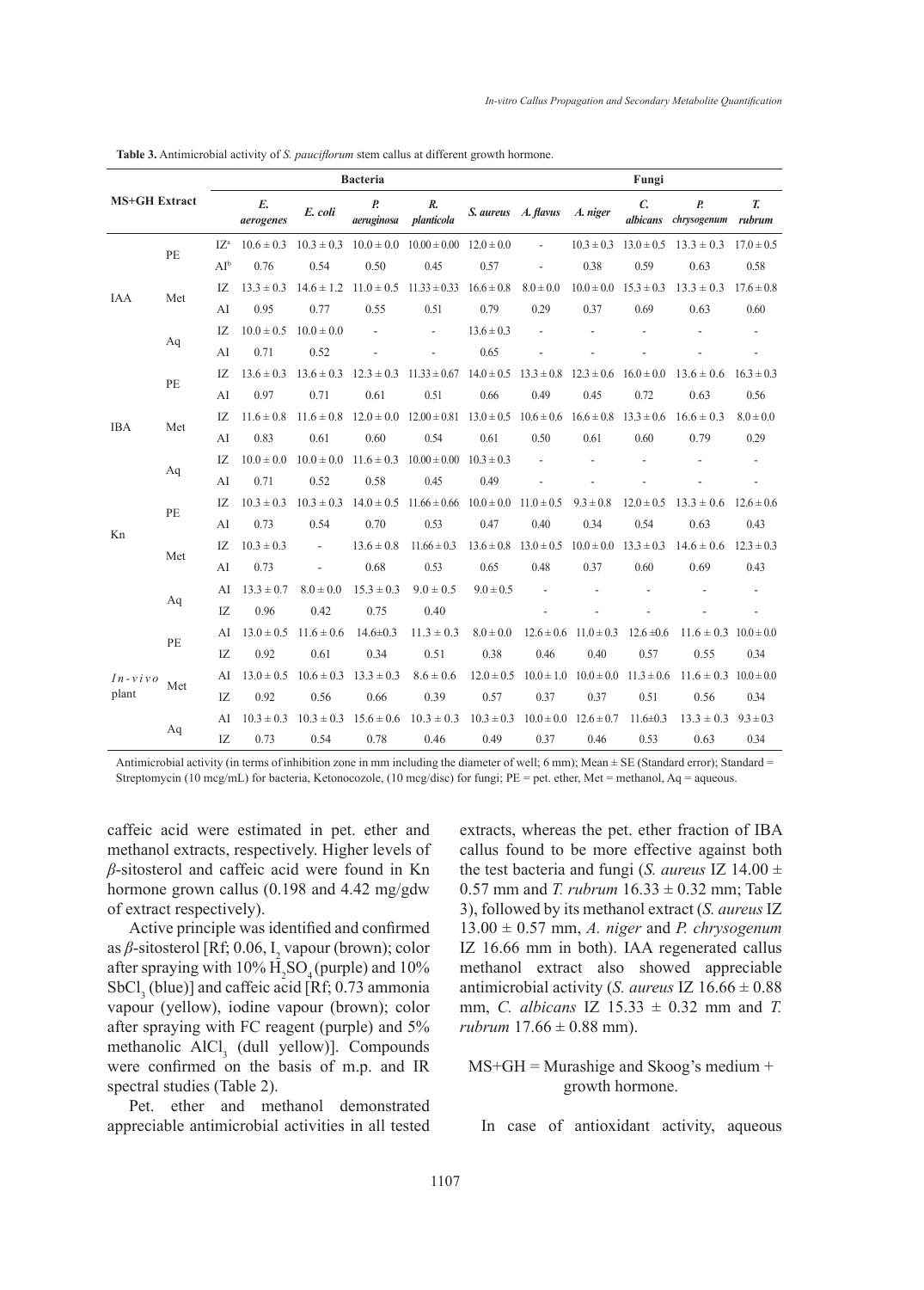| $MS+GH$         | Extracts $IC_{50}$ |                          | $*$ % Inhibition (conc. in mg/mL) |                               |                   |                         |       | $^+AAE/mg$ dw (conc. in $\mu g/mL$ )                                                                         |                  |                  |                                                                                      |                                   |  |
|-----------------|--------------------|--------------------------|-----------------------------------|-------------------------------|-------------------|-------------------------|-------|--------------------------------------------------------------------------------------------------------------|------------------|------------------|--------------------------------------------------------------------------------------|-----------------------------------|--|
|                 |                    |                          | 0.1                               | 0.2                           | 0.4               | 0.6                     | 0.8   | 62.5                                                                                                         | 125              | 250              | 500                                                                                  | 1000                              |  |
| IAA             | PE                 | 2.00                     | 45.33                             |                               | 50.37 57.85 58.49 |                         | 66.64 | $216.2 \pm 3.37$                                                                                             | $30.4 \pm 0.00$  | $236.2 \pm 8.25$ |                                                                                      | $280.5 \pm 10.0$ $346.6 \pm 16.6$ |  |
|                 | Met                | 0.10                     | 49.34                             |                               |                   |                         |       | 65.03 69.02 72.75 75.65 270.1 $\pm$ 0.00 273.2 $\pm$ 3.19 283.6 $\pm$ 3.19 293.1 $\pm$ 3.19 356.8 $\pm$ 3.37 |                  |                  |                                                                                      |                                   |  |
|                 | Aq                 | 0.09                     | 53.53                             |                               | 57.62 62.38 65.29 |                         | 68.00 |                                                                                                              |                  |                  | $310.6 \pm 0.00$ $320.7 \pm 0.00$ $323.2 \pm 6.60$ $340.1 \pm 8.13$ $356.7 \pm 6.69$ |                                   |  |
| <b>IBA</b>      | PE                 | 0.07                     |                                   | 68.46 69.63 72.34 78.60       |                   |                         | 80.21 |                                                                                                              |                  |                  | $290.5 \pm 0.00$ $303.9 \pm 3.37$ $320.4 \pm 0.00$ $336.5 \pm 5.89$ $373.3 \pm 3.37$ |                                   |  |
|                 | Met                | 1.55                     |                                   | 28.90 32.68 68.10 72.80       |                   |                         | 80.32 |                                                                                                              |                  |                  | $266.5 \pm 3.37$ $273.5 \pm 3.19$ $290.5 \pm 0.00$ $310.8 \pm 0.00$ $336.3 \pm 8.45$ |                                   |  |
|                 | Aq                 | 0.06                     |                                   | 82.95 87.24 92.40 92.74 93.30 |                   |                         |       |                                                                                                              |                  |                  | $263.9 \pm 3.80$ $290.2 \pm 0.00$ $303.1 \pm 3.34$ $313.6 \pm 3.34$ $366.4 \pm 6.69$ |                                   |  |
| Kn              | PE                 | 0.07                     | 74.29                             |                               |                   | 76.59 76.84 81.16 81.57 |       |                                                                                                              |                  |                  | $204.1 \pm 7.21$ $221.4 \pm 4.77$ $290.9 \pm 0.00$ $313.5 \pm 3.34$ $323.1 \pm 12.0$ |                                   |  |
|                 | Met                | 0.08                     |                                   | 65.16 69.02 72.57 77.12       |                   |                         | 79.73 | $263.4 \pm 8.80$                                                                                             |                  |                  | $290.1 \pm 0.00$ $303.1 \pm 3.34$ $313.1 \pm 3.34$ $383.8 \pm 6.67$                  |                                   |  |
|                 | Aq                 | 0.06                     |                                   | 82.59 83.54 90.90 92.69       |                   |                         | 92.70 | $280.8 \pm 0.00$                                                                                             | $286.6 \pm 3.37$ |                  | $300.8 \pm 0.00$ $300.3 \pm 0.00$ $343.2 \pm 3.34$                                   |                                   |  |
| $In-vivo$ plant | PE.                | $\overline{\phantom{a}}$ | 68.61                             | 70.61                         |                   | 70.61 74.40             | 73.75 | $28.3 \pm 4.41$                                                                                              | $21.0 \pm 6.69$  | $25.0 \pm 0.00$  | $31.6 \pm 3.78$                                                                      | $46.6 \pm 3.33$                   |  |
|                 | Met                | 0.15                     | 47.32                             |                               | 51.80 72.60 72.93 |                         | 80.04 | $110.0 \pm 3.33$                                                                                             | $211.6 \pm 7.20$ | $220.0 \pm 1.95$ | $275.0 \pm 0.00$ $351.6 \pm 9.36$                                                    |                                   |  |
|                 | Aq                 | 0.075                    | 68.48                             | 76.92 92.51 93.40 93.78       |                   |                         |       | $32.5 \pm 5.66$                                                                                              | $32.6 \pm 4.56$  | $43.9 \pm 3.33$  | $51.9 \pm 3.48$                                                                      | $51.1 \pm 5.69$                   |  |
|                 |                    |                          |                                   |                               |                   |                         |       |                                                                                                              |                  |                  |                                                                                      |                                   |  |

**Table 4.** Total phenolics and antioxidant assay by DPPH and FRAP method.

 $PE = pet.$  ether, Met = methanol, Aq = aqueous. \* %Inhibition = 1 - (Absorbance of the sample/Absorbance of the control) × 100.\*AAE/ mg dw = ascorbic acid equivalent/mg dry weight. MS+GH = Murashige and Skoog's medium + growth hormone.

extracts were more active whereas IBA and Kn grown callus extracts demonstrated 0.06 mg/ mL IC<sub>50</sub> value (%inhibition 93.30 and 92.70) respectively at 0.8 mg/mL concentration; Table 4). Likewise, pet. ether fraction of IBA and Kn which had 0.07 mg/mL IC<sub>50</sub> value (with % inhibition of 80.21 and 81.57 respectively at 0.08 mg/mL concentration). In FRAP method, the maximum antioxidant potential was demonstrated by methanolic extract of Kn grown callus  $383.8 \pm 6.67$  at 1000 µg/mL concentration.

In a plant cell or tissue culture study, growth regulator study plays a crucial role in secondary metabolites accumulation (15). The concentration of auxin and cytokinin individually or in combination significantly alters both the growth and secondary metabolite accumulation in cultures cells (16). In auxins, naphthalene acetic acid (NAA) or IAA enhanced the production of nicotine in suspension on *Nicotiana tabacum* and shikonin in suspension cultures of *Lithospermum erthrorhizon* (17- 18). Cytokinins like Kinetin has been found to stimulate the production of anthocyanin in *Haplopappus gracilis* cell culture (19).

In the present experiment, production of *β*-sitosterol and caffeic acid was investigated with influence of different growth hormones. Higher levels of phenolics and flavonoids were found in Kn grown callus. In a similar way,

caffeic acid was estimated maximum in the same callus extract. IBA grown callus also effectively produced secondary metabolites. In antimicrobial activities, pet. ether extract of IBA grown cell callus demonstrates appreciable activity as it shows more levels of total flavonoids and higher amounts of phenolics. In case of antioxidant activity, IBA and Kn grown callus demonstrates maximum inhibition with coinciding the levels of phenolics and flavonoids present in the callus. Similarly, FRAP method also showed similar behaviour where Kn grown callus demonstrated higher antioxidant potentials.

From the present study, it is evidenced that plant callus is effective in enhancing the production of secondary metabolites at a low concentration of growth hormones. Cytokinins are known to enhance the production of secondary metabolites and play an important role in cytodifferentiation (20) and subcellular differentiation, *e.g*., anthocyanin production in *Camptotheca acuminata* (21). Modulation of secondary metabolites production by plant growth regulators is very old (22), but the marked effect of production of terpenoids and phenolics with auxins and cytokinin in callus and cell cultures of *Commiphora wightii* and isoflavonoids in cell cultures of *Pueraria tuberosa* (23) was reported earlier.

Therefore, the protocol developed under